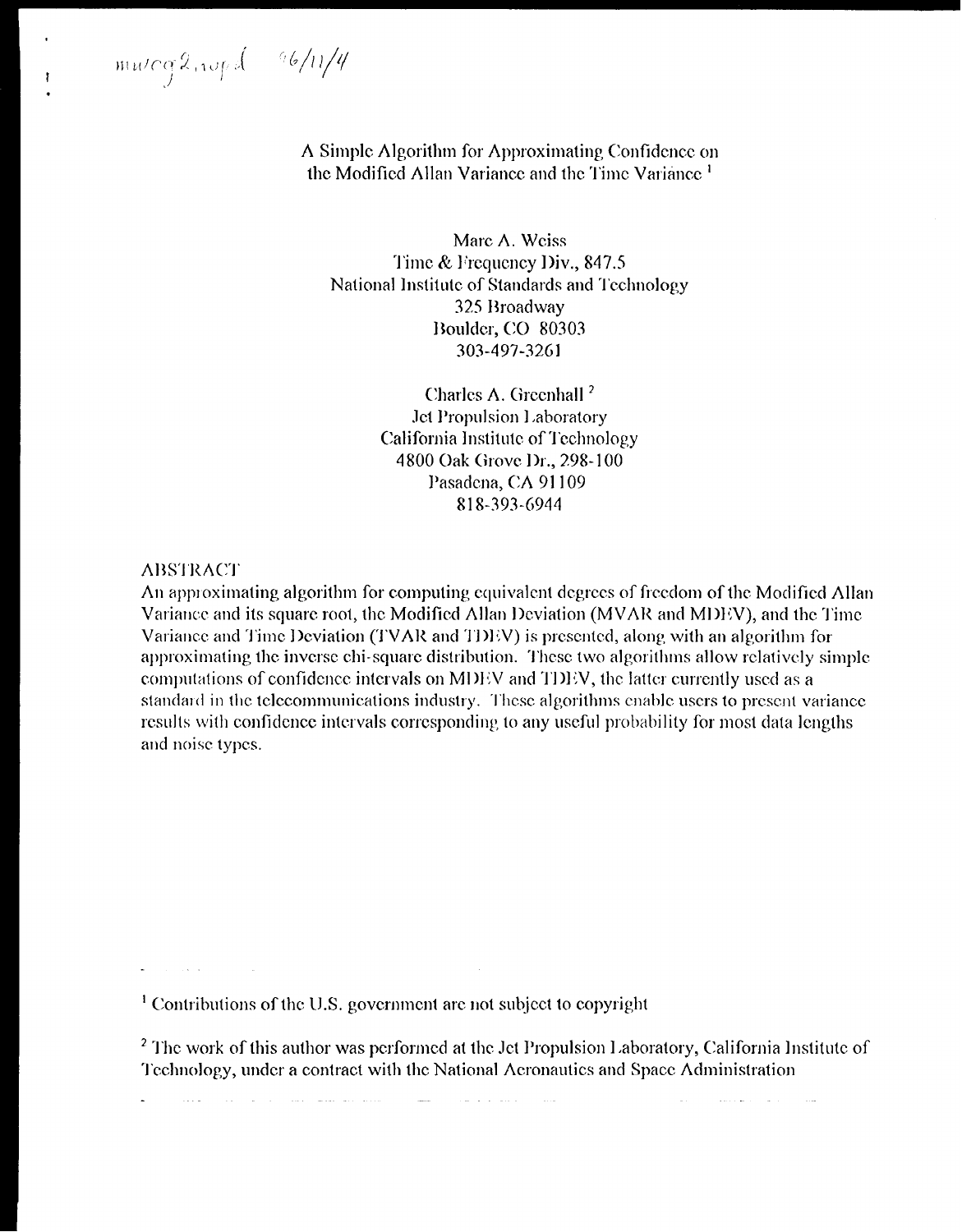## Introduction

We present here a simplified algorithm for calculating approximate confidence intervals on the modified Allan deviation, MDEV, and therefore also on the related time variance. TDEV, The algorithm has two parts; the first gives approximate coujvalent degrees of freedom, edf, for the fully overlapped estimate of MVAR; the second gives approximate values of the inverse chi-squared distribution. An algorithm for estimating edf for the other measure commonly used in time and frequency metrology, the original Allan deviation, was published previously [1].

Confidence intervals are defined in terms of edf and the chi-squared distribution as follows. If  $s^2$ denotes the usual sample variance of n independent and identically distributed Gaussian measurements (i.e., white noise) with actual variance  $\sigma^2$ , then it is well-known that



Figure 1 Finding the 95% confidence limits under the chi-squared distribution with 10 degrees of freedom.

 $U = \frac{s^2}{\sigma^2} v.$  $(1)$ 

> has a chi-square distribution with  $v = n-1$  degrees of freedom [2]. In the classical situation, the degrees of freedom associated with  $\sigma^2$  are integer values depending only on the number of measurements, and exact confidence limits on the measurement variance are easily calculated using percentiles of the appropriate chi-square distribution. For example, figure 3 shows the chi-square distribution with 10 degrees of freedom, and also depicts the percentiles a and b that are needed to calculate a uncertainty bounds on  $\sigma^2$  at the  $p = 0.95$  confidence level from a particular s<sup>2</sup> based on 11 Gaussian measurements.

A 95% confidence interval is obtained as follows. First we find values a and b such that the probability is 0.95 that U of cquation (1) lies

between a and b. This condition is equivalent to the following:

$$
a < \frac{s^{2}}{\sigma^{2}} \cdot v < b
$$
  
if and only if  

$$
\frac{v}{b} < \frac{\sigma^{2}}{s^{2}} < \frac{v}{a}
$$
  
if and only if  

$$
\frac{v}{b} \cdot s^{2} < \sigma^{2} < \frac{v}{a} s^{2}.
$$
 (2)

The lower and upper bounds in the final inequality are confidence limits on the unknown variance  $\sigma^2$ . Note that the confidence factors v/b and v/a needed in the calculations are independent of the actual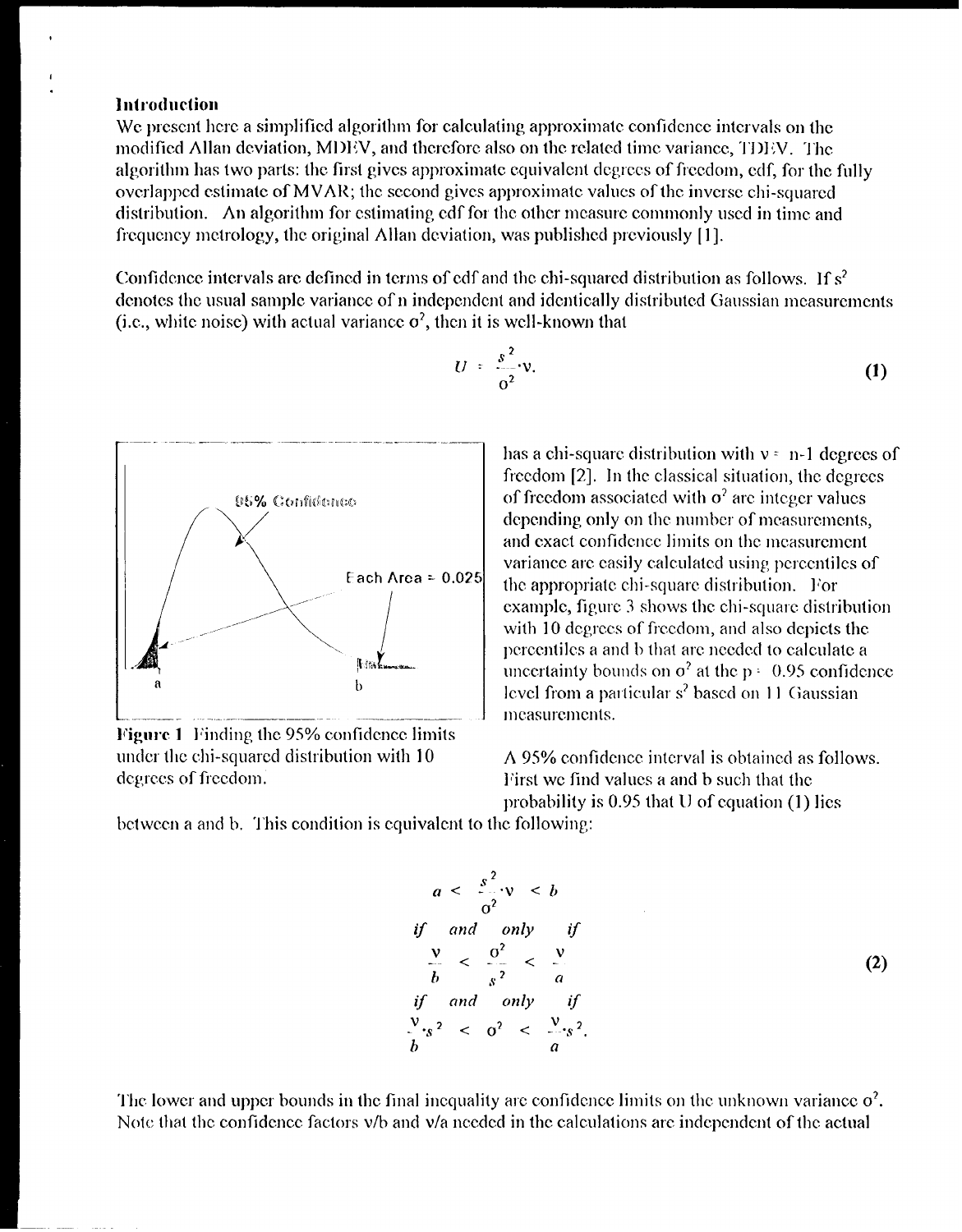data. They give the magnitude of the confidence interval as a function of the number of points used to compute the variance. Hence we can compute these confidence factors for each noise type and various data lengths. The factors  $1-v/b$  and  $v/a-1$  give the multipliers for the magnitude of the lower and upper confidence intervals on the variances, respectively. For deviations such as TDEV, the corresponding multipliers are  $1 - \sqrt{v/b}$  and  $\sqrt{v/a} - 1$ .

Since the common time and frequency stability measures (AVAR, MVAR, TVAR) are calculated from data arising from non-white noise processes, the confidence limit procedure outlined above is an approximate method [3] that is based on approximating the distribution of U in  $(1)$  with the chi-square distribution with degrees of freedom

$$
v = \frac{2(0^2)^2}{Var(s^2)}.
$$
 (3)

where  $\sigma^2$  represents the appropriate stability measure (e.g., TVAR),  $s^2$  represents its corresponding estimator, and  $Var(s^2)$  is the variance of the s<sup>2</sup> estimator. The quantity v is called the counvalent degrees of freedom, edf, since it need not be integer-valued.

In this contribution we have combined an algorithm previously published by Greenhall [4] for approximating equivalent degrees of freedom (edf) with an algorithm for approximating the inverse of the chi-squared distribution function. This latter algorithm was derived by Greenhall based on work of Barnes used in deriving tables in [5], but not published, and formulas from Abramowitz and Stegun (A&S) [6]. Previously, tables for confidence of TDEV and MDEV were published in [7]. These are exact computations for edf and the associated confidence intervals for various cases in computing TDEV and MDEV. We compare values approximating the exact edf and confidence factors in tables in [7], finding a worst case disagreement of -9.7% for the edf and  $+10.8\%$  for the confidence intervals. Most cases are much better than that. The confidence intervals are pessimistic if they are too large and optimistic if they are too small. In many cases here, pessimism is better than optimism, since the true value of the variance is more certain to lie in a larger range than a smaller. For the comparison with the published tables the confidence intervals are no smaller than -3.3%.

#### **Approximation for Equivalent Degrees of Freedom**

This version of the formula is restricted to the case of the usual fully overlapped estimator of MVAR or TVAR ([8], Eq. (12); [4], Eq. (6),  $m_1 = 1$ ).

Let:

 $N =$  number of time residuals,

 $m =$  averaging time / sample period.

 $M = N-3m+1$ , the number of terms summed in the estimate,

 $q = M/m$ .

Restrictions:

 $N \geq 16$ ,  $m \leq N/5$ .

The approximate edf is given by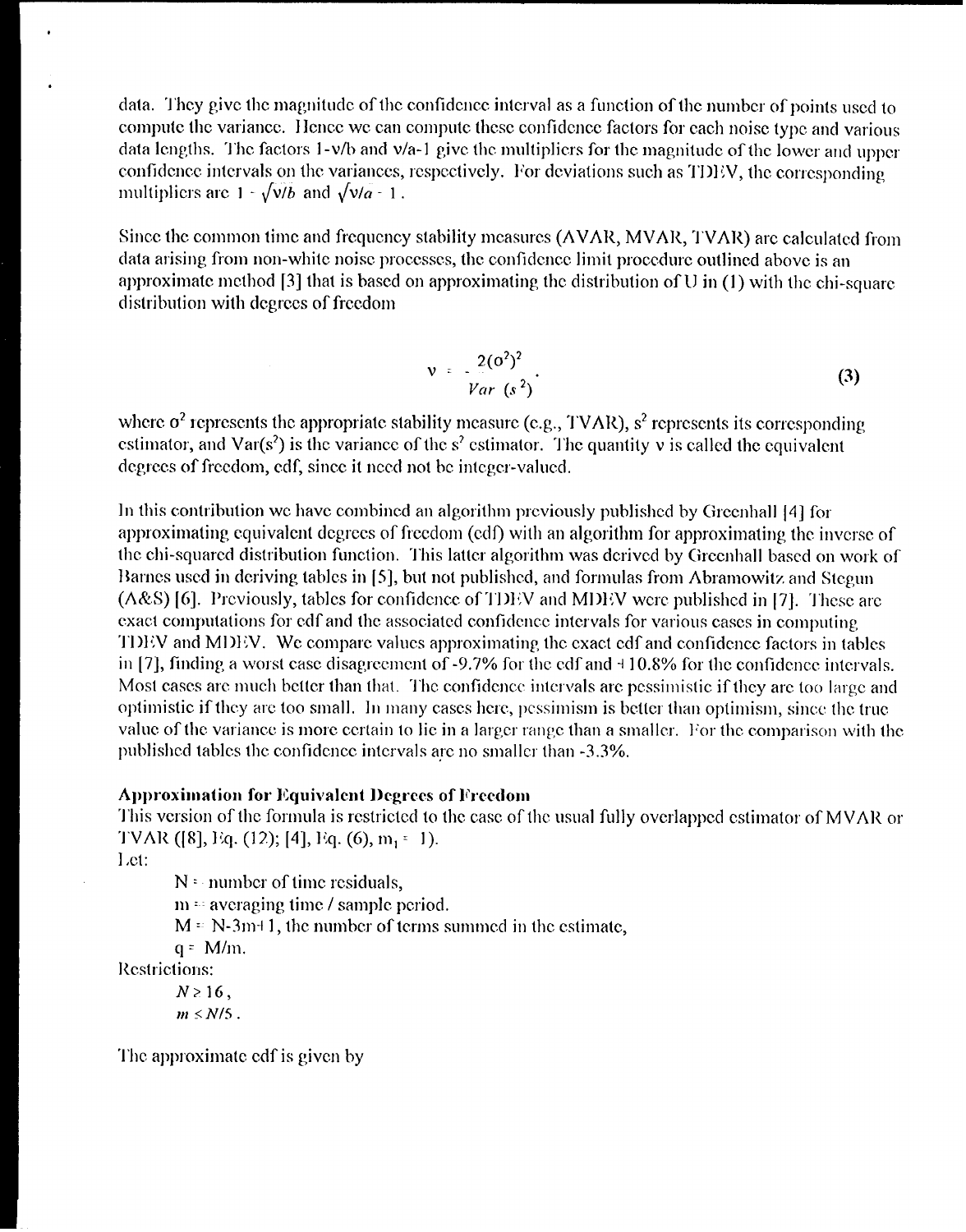$$
\begin{array}{ccc}\n\text{cdf} & -\frac{a_0 q}{q} \\
1 & -\frac{a_1}{q}\n\end{array}\n\tag{4}
$$

where  $a_0$  and  $a_1$  are given in Table I as functions of m and the noise type.

|                | ÷.<br>m |          | $= 2$<br>m |          | m > 2   |       |
|----------------|---------|----------|------------|----------|---------|-------|
| Noise Type     | $a_{0}$ | $a_{1}$  | $a_{0}$    | $a_{1}$  | $a_{0}$ | а,    |
| White PM       | 0.514   | $\theta$ | 0.935      | 0        | 1.225   | 0.589 |
| Flicker PM     | 0.576   | $\Omega$ | 0.973      | $\bf{0}$ | 1.003   | 0.602 |
| White FM       | 0.667   | $\Omega$ | 1.010      | $\Omega$ | 0.968   | 0.571 |
| Flicker FM     | 0.811   | 0        | 1.027      | $\Omega$ | 0.947   | 0.416 |
| Random-Walk FM | 1.000   | 0        | 0.866      | $\theta$ | 0.768   | 0.411 |

#### Table I. Coefficients for Approximate edf Calculation

Under the assumptions given above, a maximum error of 11.1% in this approximation has been observed. Usually, it is much less.

#### **Approximation for Inverse of Chi-Square Distribution**

Let U be a chi-square random variable with df degrees of freedom (df can be nonintegral). Let  $0 \le p \le 1$ . Define  $x = x(p,d)$  as the 100 p percentile of the distribution of U; thus p is the probability that  $U \le x$ . The algorithm below computes an approximation to x.

Restrictions:

 $df > 1$ ,

 $0.005 \le p \le 0.995$ .

Maximum observed error with these restrictions: 3%

```
if p \leftrightarrow .5 and df \Leftarrow 10 then
     !Method: truncate power series in A&S [6] 26.4.6, invert by iteration
     a = df/2|Calculate G = Gamma(1+a) (A6S 6.1.35)constants
                 c1 = -.5748646c2 = 0.9512363<br>c3 = -0.6998588C4 = 0.4245549<br>C5 = -0.1010678n = integer part of a
           y = a - n<br>G = 1 + y*(c1 + y*(c2 + y*(c3 + y*(c4 + y*c5))))<br>for k = 1 to n = !do nothing if n = 0
```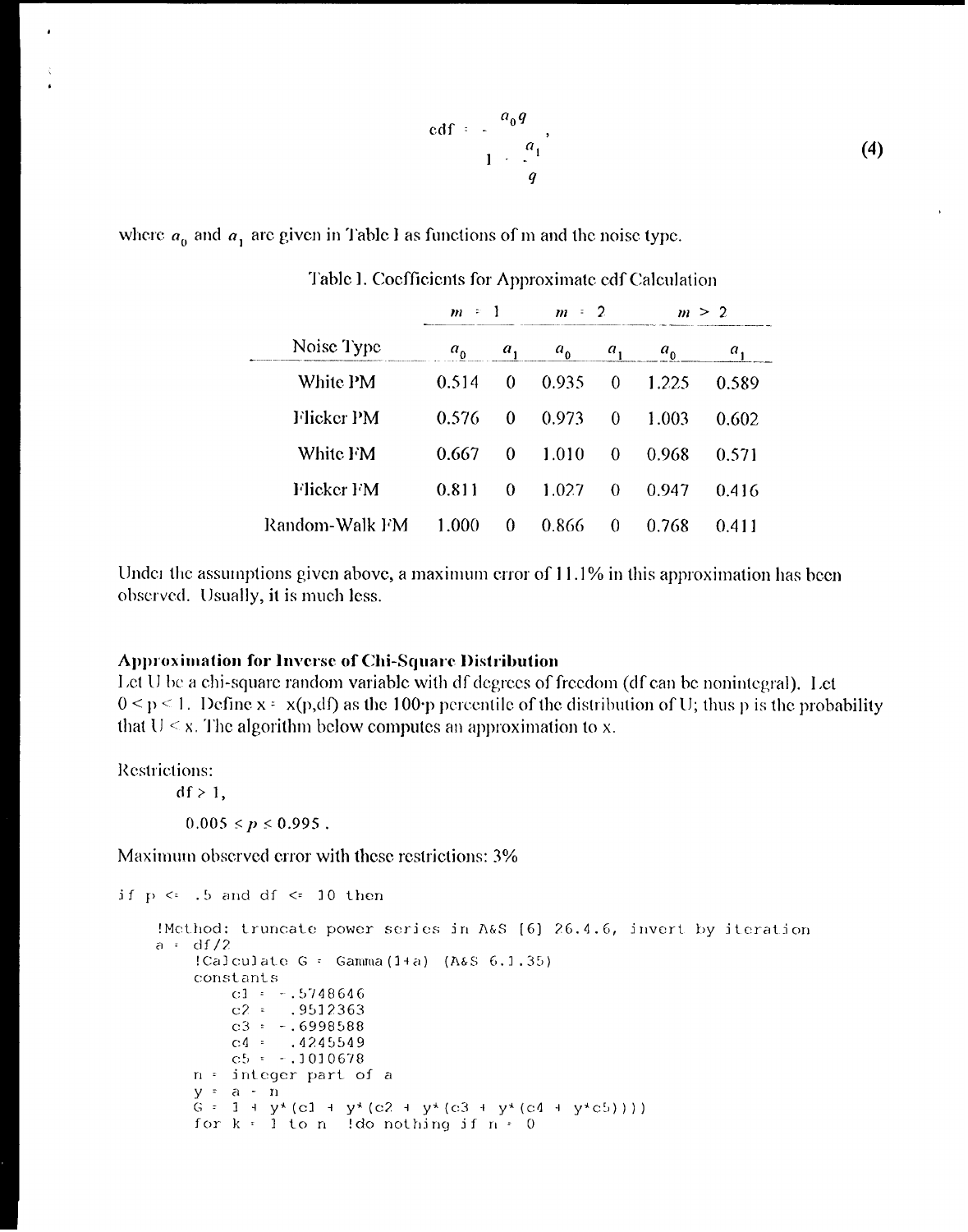```
G = G^{*}(y + k)next k
A = p \star Gu = 0for i = 1 to 7y = 1 + \cdots + (1 + \cdots + (1 + \cdots))a + 1 a + 2a + 3u = (A*exp(u)/q) (1/a)next i
x = 2^x u
```
else

```
!Method: A&S 26.4.17
p1 = min(p, 1 - p)!Calculate X = inverse of normal distribution at 1-p1 (A&S 26.2.22)
    constants
        a0 = 2.30753al \approx.27601
       b1 = .99229b2 =.04481
    t = sqrt(-2*log(p1))–a0 + a1*t
    X = t - \cdots1 + t*(b) + t*b2s = sign(p - .5)!sign(u) = 1 if u > 0, -1 if u < 0, 0 if u = 0b = 2/(9*df)x = df * (1 - b + s * X * sqrt(b)) ^3
```
### **Numerical Example**

Before giving tabular results, we show by example how they are used and how they are calculated by the algorithms given above. Assume the situation of the last line of Table II: White PM noise, 1025 time residuals, averaging time = 128 sample periods. Suppose that an MDEV value s is computed by a fully overlapped estimate. The tabulated 95% lower and upper factors are 33.89% and 104.1%. Therefore, a 95% confidence interval for the true MDEV o is 0.661s to 2.041s.

The tabulated edf and confidence factors are obtained as follows:  $N = 1025$ ,  $m = 128$ ,  $M = 1025$ .  $3*128 + 1 = 642$  (the number of summands in the estimate),  $q = M/m = 5.0156$ ,  $a_0 = 1.225$ ,  $a_1 = 0.589$ from Table I, edf =  $6.9617$  from (4). For 95% confidence we need to compute the 2.5% and 97.5% chi-square levels. The inverse chi-square algorithm, with df = 6.9617 and p = 0.025, gives  $x = 1.6720$ as the 2.5% level, denoted by a in (2). Similarly, the 97.5% level is 15.928, denoted by b. The computed confidence factors are  $1 - \sqrt{\text{edf}/b} = 0.3389$ ,  $\sqrt{\text{edf}/a} - 1 = 1.0405$ . (Note that the values in Table II were computed from values of  $a_0$  and  $a_1$  having more significant digits than the ones given in Table I.)

### **Results**

The following data are the results for White PM with fully overlapped estimates. Table II gives the approximate edf and confidence factors. Table III gives the percentage errors from the exact values. The errors for White PM are the largest.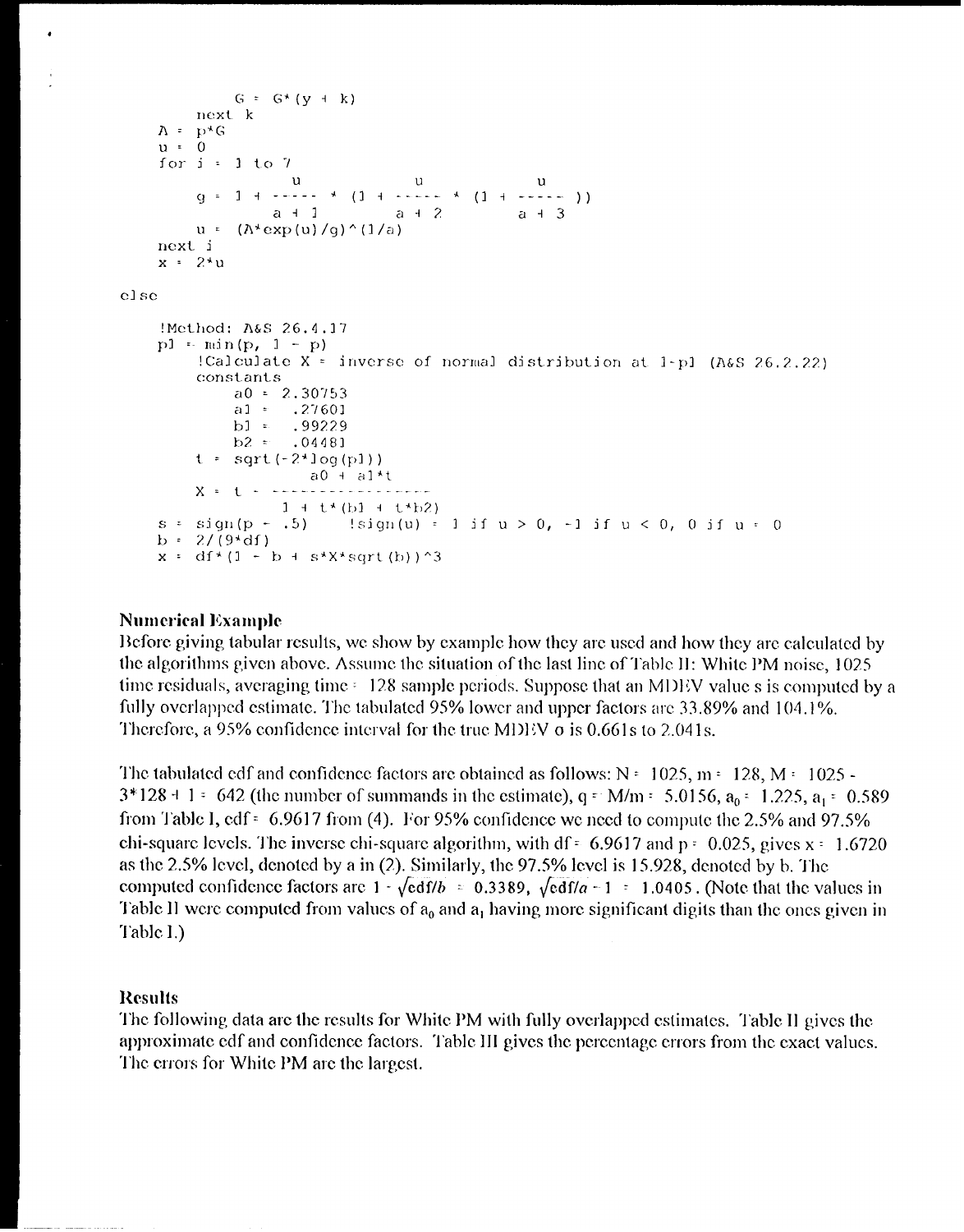# Table II<br>Approximate edf and Confidence Factors<br>Noise type: White PM

 $\overline{\phantom{a}}$ 

 $\ddot{\phantom{1}}$ 

 $\pmb{\cdot}$ 

 $\mathbf{j}$ 

| N     | m     | cdf   | lower 68% | upper 68% | lower 95% | upper 95% |
|-------|-------|-------|-----------|-----------|-----------|-----------|
| 17.00 | 1,000 | 7.714 | 17.74     | 39.14     | 32.79     | 94.61     |
| 17.00 | 2.000 | 5.610 | 19.67     | 50.41     | 36.24     | 128.7     |
| 33.00 | 1.000 | 15.94 | 13.65     | 23.38     | 25.52     | 52.42     |
| 33.00 | 2.000 | 13.09 | 14.71     | 26.67     | 27.40     | 60.97     |
| 33.00 | 4.000 | 7.543 | 17.87     | 39.82     | 33.03     | 96.58     |
| 65.00 | 1.000 | 32.40 | 10.29     | 14.96     | 19.46     | 31.99     |
| 65.00 | 2.000 | 28.05 | 10.91     | 16.33     | 20.60     | 35.19     |
| 65.00 | 4.000 | 17.29 | 13.23     | 22.17     | 24.78     | 49.37     |
| 65.00 | 8.000 | 7.241 | 18.12     | 41.10     | 33.47     | 100.3     |
| 129.0 | 1.000 | 65.31 | 7.622     | 9.916     | 14.58     | 20.63     |
| 129.0 | 2,000 | 57.97 | 8.030     | 10.62     | 15.33     | 22.17     |
| 129.0 | 4,000 | 36.86 | 9.746     | 13.84     | 18.48     | 29.42     |
| 129.0 | 8.000 | 16.98 | 13.33     | 22.43     | 24.94     | 50.03     |
| 129.0 | 16.00 | 7.091 | 18.24     | 41.78     | 33.69     | 102.3     |
| 257.0 | 1.000 | 131.1 | 5.579     | 6.715     | 10.76     | 13.74     |
| 257.0 | 2.000 | 117.8 | 5.857     | 7.123     | 11.28     | 14.60     |
| 257.0 | 4.000 | 76.04 | 7.128     | 9.095     | 13.66     | 18.84     |
| 257.0 | 8.000 | 36.55 | 9.780     | 13.91     | 18.54     | 29.58     |
| 257.0 | 16.00 | 16.83 | 13.37     | 22.56     | 25.02     | 50.36     |
| 257.0 | 32.00 | 7.016 | 18.31     | 42.13     | 33.80     | 103.3     |
| 513.0 | 1.000 | 262.8 | 4.045     | 4.610     | 7.856     | 9.332     |
| 513.0 | 2.000 | 237.5 | 4.241     | 4.867     | 8.229     | 9.864     |
| 513.0 | 4.000 | 154.4 | 5.177     | 6.141     | 10.00     | 12.53     |
| 513.0 | 8.000 | 75.73 | 7.141     | 9.116     | 13.68     | 18.89     |
| 513.0 | 16.00 | 36.40 | 9.798     | 13.95     | 18.57     | 29.66     |
| 513.0 | 32.00 | 16.75 | 13.40     | 22.63     | 25.07     | 50.53     |
| 513.0 | 64.00 | 6.978 | 18.34     | 42.30     | 33.86     | 103.8     |
| 1025. | 1.000 | 526.1 | 2.913     | 3.195     | 5.685     | 6.421     |
| 1025. | 2,000 | 476.9 | 3.052     | 3.363     | 5.954     | 6.766     |
| 1025. | 4,000 | 311.1 | 3.737     | 4.214     | 7.267     | 8.513     |
| 1025. | 8.000 | 154.1 | 5.182     | 6.148     | 10.01     | 12.54     |
| 1025. | 16.00 | 75.58 | 7.148     | 9.126     | 13.69     | 18.91     |
| 1025. | 32.00 | 36.32 | 9.806     | 13.97     | 18.59     | 29.70     |
| 1025. | 64.00 | 16.71 | 13.41     | 22.67     | 25.09     | 50.62     |
| 1025. | 128.0 | 6.959 | 18.36     | 42.39     | 33.89     | 104.1     |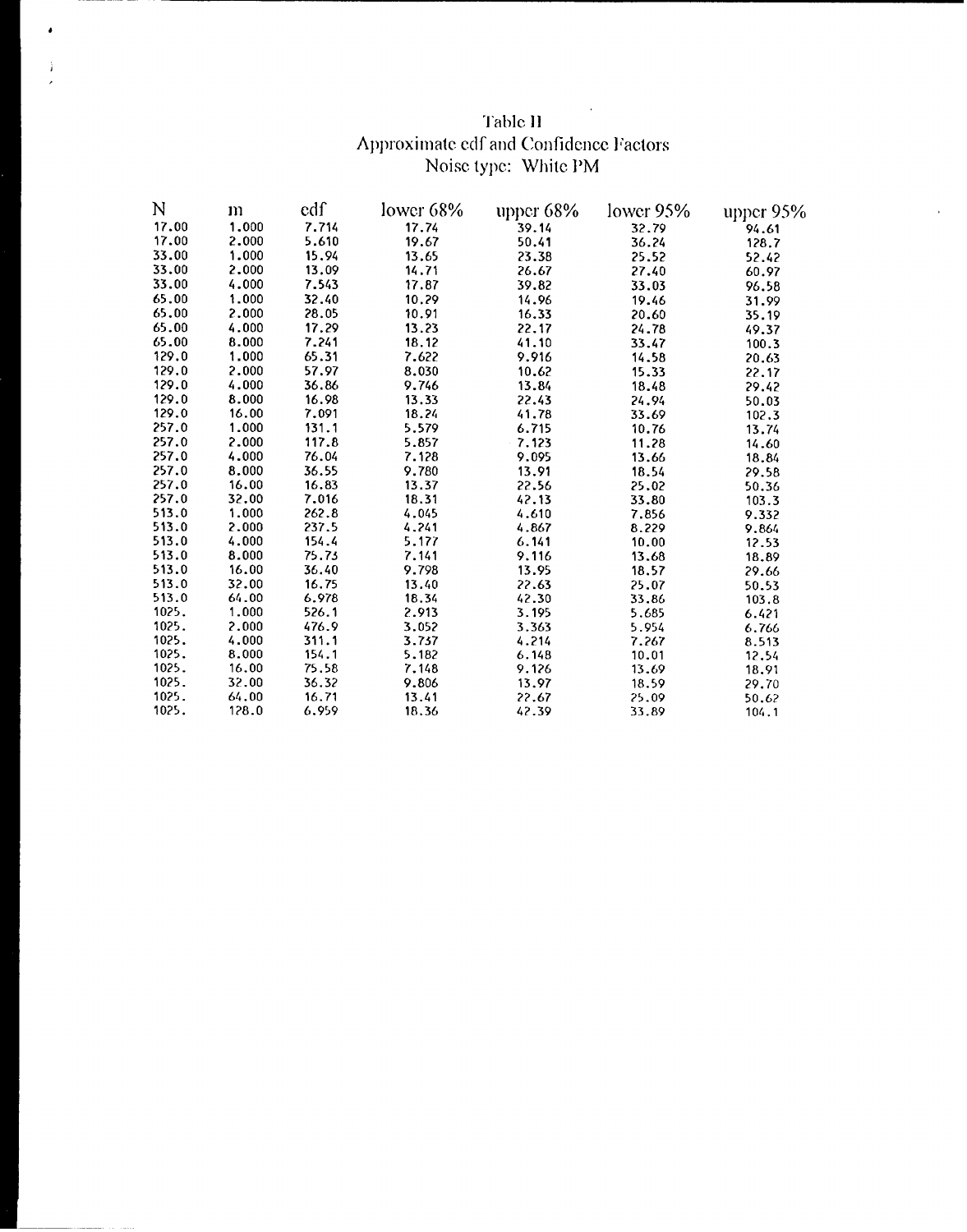# Table III Percentage Error: (Approximate-Correct)/Correct

 $\pmb{\cdot}$ 

 $\begin{array}{c} 1 \\ 1 \end{array}$ 

|       |       |            | White PM  |           |            |            |
|-------|-------|------------|-----------|-----------|------------|------------|
| N     | m     | edf        | lower 68% | upper 68% | lower 95%  | upper 95%  |
| 17.00 | 1.000 | $-3.426$   | 0.2167    | 2.221     | 0.9884     | 3.178      |
| 17.00 | 2.000 | $-9.743$   | 2.224     | 8.438     | 3.030      | 10.82      |
| 33.00 | 1.000 | $-1.647$   | $-0.1272$ | 0.2460    | 0.4867     | 1.416      |
| 33.00 | 2.000 | $-4.167$   | 0.7902    | 2.026     | 1.409      | 3.668      |
| 33.00 | 4.000 | 3.427      | $-2.067$  | $-2.940$  | $-1.226$   | $-3.074$   |
| 65.00 | 1.000 | $-0.8256$  | $-0.3389$ | $-0.2002$ | 0.2024     | 0.4626     |
| 65.00 | 2.000 | $-1.951$   | 0.1303    | 0.5085    | 0.6388     | 1.291      |
| 65.00 | 4.000 | 3.878      | $-2.181$  | $-3.262$  | $-1.523$   | $-2.614$   |
| 65.00 | 8.000 | $-3.550$   | 0.2623    | 2.416     | 1.012      | 3.383      |
| 129.0 | 1.000 | $-0.4043$  | $-0.4403$ | $-0.4065$ | 0.03683    | 0.1016     |
| 129.0 | 2.000 | $-0.9504$  | $-0.2007$ | $-0.1216$ | 0.2545     | 0.4675     |
| 129.0 | 4.000 | 4.033      | $-2.284$  | $-2.982$  | $-1.712$   | $-2.577$   |
| 129.0 | 8.000 | $-2.917$   | 0.4245    | 1.134     | 0.9731     | 2.324      |
| 129.0 | 16.00 | $-5.303$   | 0.8504    | 3.895     | 1.600      | 5.169      |
| 257.0 | 1.000 | $-0.1949$  | $-0.5022$ | $-0.4934$ | $-0.08395$ | $-0.07942$ |
| 257.0 | 2.000 | $-0.4919$  | $-0.3668$ | $-0.3280$ | 0.04159    | 0.09829    |
| 257.0 | 4.000 | 4.101      | $-2.351$  | $-2.859$  | $-1.874$   | $-2.472$   |
| 257.0 | 8,000 | $-2.707$   | 0.5069    | 0.9700    | 0.9826     | 1.684      |
| 257.0 | 16.00 | $-4.608$   | 1.079     | 2.286     | 1.639      | 3.645      |
| 257.0 | 32.00 | $-5.754$   | 0.9825    | 4.297     | 1.761      | 5.651      |
| 513.0 | 1.000 | $-0.1132$  | $-0.5156$ | $-0.5110$ | $-0.09529$ | $-0.1023$  |
| 513.0 | 2.000 | $-0.2498$  | $-0.4671$ | $-0.4547$ | $-0.03606$ | $-0.02684$ |
| 513.0 | 4.000 | 4.113      | $-2.407$  | $-2.751$  | $-1.922$   | -2.424     |
| 513.0 | 8.000 | $-2.612$   | 0.5655    | 0.8747    | 0.9799     | 1.437      |
| 513.0 | 16.00 | $-4.387$   | 1.246     | 2.038     | 1.708      | 2.842      |
| 513.0 | 32.00 | $-5.041$   | 1.257     | 2.590     | 1.809      | 3.994      |
| 513.0 | 64.00 | $-5.880$   | 1.050     | 4.400     | 1.812      | 5.797      |
| 1025. | 1.000 | $-0.05344$ | $-0.5274$ | $-0.5436$ | $-0.1347$  | $-0.1431$  |
| 1025. | 2.000 | $-0.1088$  | $-0.5118$ | $-0.5195$ | $-0.09570$ | -0.1039    |
| 1025. | 4.000 | 4.163      | $-2.462$  | $-2.703$  | $-2.013$   | $-2.351$   |
| 1025. | 8.000 | $-2.596$   | 0.6215    | 0.8352    | 1.038      | 1.315      |
| 1025. | 16.00 | $-4.285$   | 1.341     | 1.869     | 1.743      | 2.494      |
| 1025. | 32.00 | $-4.788$   | 1.419     | 2.241     | 1.850      | 3.089      |
| 1025. | 64.00 | $-5.150$   | 1.269     | 2,650     | 1.853      | 4.084      |
| 1025. | 128.0 | $-5.905$   | 1.028     | 4.441     | 1.807      | 5.829      |